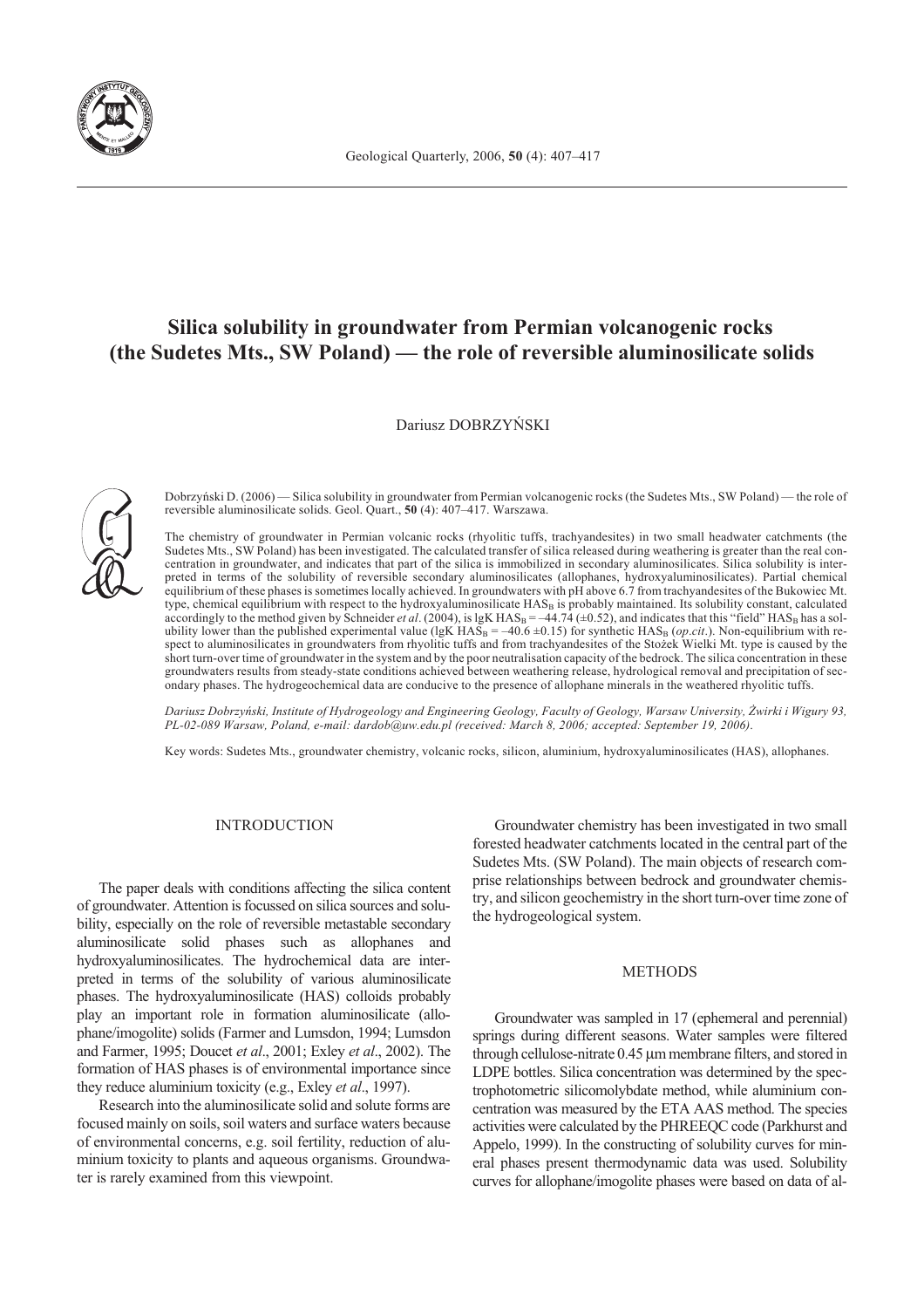<span id="page-1-0"></span>lophane of Al/Si molar ratio = 2.0 (lgK<sub>25</sub> = 14.20) and allophane of Al/Si = 1.26 (lgK<sub>25</sub> = 11.27) after Su and Harsh (1998), proto-imogolite (lgK<sub>25</sub> = 7.02,  $\Delta H_r^0$  = -96.8 kJ/mol after Lumsdon and Farmer, 1995). Solubility of imogolite was calculated after  $lgK_{25} = 12.10$  (Wada and Kakuto, 1999) and the enthalpy of the solubility reaction  $Al_2O_3Si(OH)_4 + 6H^+ = 2Al^{+3} +$  $\Delta H_r^0$  + 3H<sub>2</sub>O ( $\Delta H_r^o$  = -206.99 kJ/mol) was calculated using enthalpy of formation data:  $\Delta H_{f, \text{imogolite}}^0 = -3189.6 \text{ kJ/mol}$ (Farmer *et al.*, 1979),  $\Delta H_{\text{A}}^0$  =  $-540.9$  kJ/mol (Palmer and Wesolowski, 1992),  $\Delta H_{f, H, \sin \theta}^{0 \rightarrow \pi} = -1457.3$  kJ/mol (Ball and Nordstrom, 1991),  $\Delta H_{f, H_2O}^{0} = -285.83$  kJ/mol (Robie and Hemingway, 1995).

# GEOLOGICAL SETTING AND HYDROGEOLOGY

The headwater catchments studied (Fig. 1) are located in the Kamienne Mts (a range in the central part of the Sudetes Mts., SW Poland). Altitude in catchment 1 ranges from 517.5 to 853.8 m a.s.l., and in catchment 2 from 580.0 to 901.7 m a.s.l. The mean annual temperature of air varied between 6.6 and 5.5°C, and annual precipitation usually ranged from 800 to 900 mm (Walczak, 1968). The catchments are for-





1, 2 — number of catchment

ested, uninhabited, and with no point-sources of pollution. The catchments receive acid atmospheric deposition. Monthly weighted mean pH of wet deposition has varied between 4.60 and 5.19, with an average value of 4.79 (Dobrzyñski, 1997). Spruce prevails in the forests, with some birch, sycamore, larch, and beech. Soils, predominantly inceptisols, are acid,  $pH_{\text{KCl}}$  2.90–3.95, and their sorption complex is dominated by aluminium cations that usually occupy from 53 to 86% of CEC (Dobrzyñski, 1997).

The catchments are composed of Lower Permian volcanic rocks. Catchment 1 is composed of trachyandesites of the Stożek Wielki Mt. type (SW-trachyandesites) in the eastern part, and of a rhyollitic tuffs (bedded tuffs, massive non-welded and welded tuffs) in the western part (Awdankiewicz, 1999*a*, *b*). Catchment 2 is composed of trachyandesites of the Bukowiec Mt. type (B-trachyandesites) (*op*.*cit*). The mineral composition of the bedrock is given in Table 1.

Two types of aquifer occur in the areas studied (Dobrzyñski, 1997): (1) a shallower aquifer in the regolith, and (2) a deeper, fissured aquifer in the volcanic bedrock. The thickness of regolith is usually from 0 to about 2 metres with a low water retention capacity. The depth of the fractured zone in the Sudetes Mts. is estimated usually on at 50–80 metres (Kowalski *et al*., 1986; Kowalski, 1992). Locally, hydraulic connections between these aquifers are present. Groundwater discharged in the ephemeral springs derives from and illustrates the chemistry of the regolith, whereas waters discharged in the perennial springs derive from the fissured aquifer. Seasonally some perennial springs discharge also water from the regolith, and ephemeral springs might discharge water from the fissured aquifer. Both the fissured aquifer and the regolith aquifer occur in catchment 1. Rocks of the tuffaceous succession vary from massive to porous structure, and from fissure-controlled to intergranular porosity. The SW-trachyandesites have fissure porosity. In catchment 2 groundwater in the B-trachyandesites forms fissure aquifer that is discharged by streams and by perennial springs only. Springs that occur in the areas studied are divided according to two criterions: (1) the bedrock types and (2) the outflow persistence (perennial or ephemeral springs).

# ESTIMATION OF WEATHERING SILICA RELEASE

The groundwater has a TDS value between 63 and 214 mg/L [\(Table 2\)](#page-2-0). Sulphate, bicarbonate and calcium ions dominate amongst solutes, and water is usually of  $SO_4$ -Ca or

Table 1

**Mineral composition of the volcanic rocks in the study area (after Nowakowski, 1967, 1968; Awdankiewicz, 1999***b***)**

| Rhyolitic tuffs                                   | SW-trachyandesites <sup>a</sup>                 | B-trachyandesites <sup>b</sup>                  |
|---------------------------------------------------|-------------------------------------------------|-------------------------------------------------|
| Clasts of quartz, volcanic glass, feldspars, with | Plagioclase and anorthoclase phenocrysts,       | Microlite crystals of plagioclases (ande-       |
| fragments of volcanic, detritic, metamorphic      | pseudomorphoses after pyroxenes and olivines.   | sine-labradore). Rarely orthoclase phenocrysts, |
| rocks, and dispersed clay-carbonate substances.   | Rock matrix (70–90%): albitised plagioclases    | pseudomorphoses after pyroxenes and olivines,   |
| Rock matrix (70–80%): feldspars, quartz, frag-    | with relicts of andesine and overgrows with al- | hornblende, Fe and Ti oxides, quartz, apatite,  |
| ments of effusive rocks.                          | kaline feldspar.                                | devitrified volcanic glass, secondary calcite.  |

a — trachyandesites of the Stożek Wielki Mt. type; b — trachyandesites of the Bukowiec Mt. type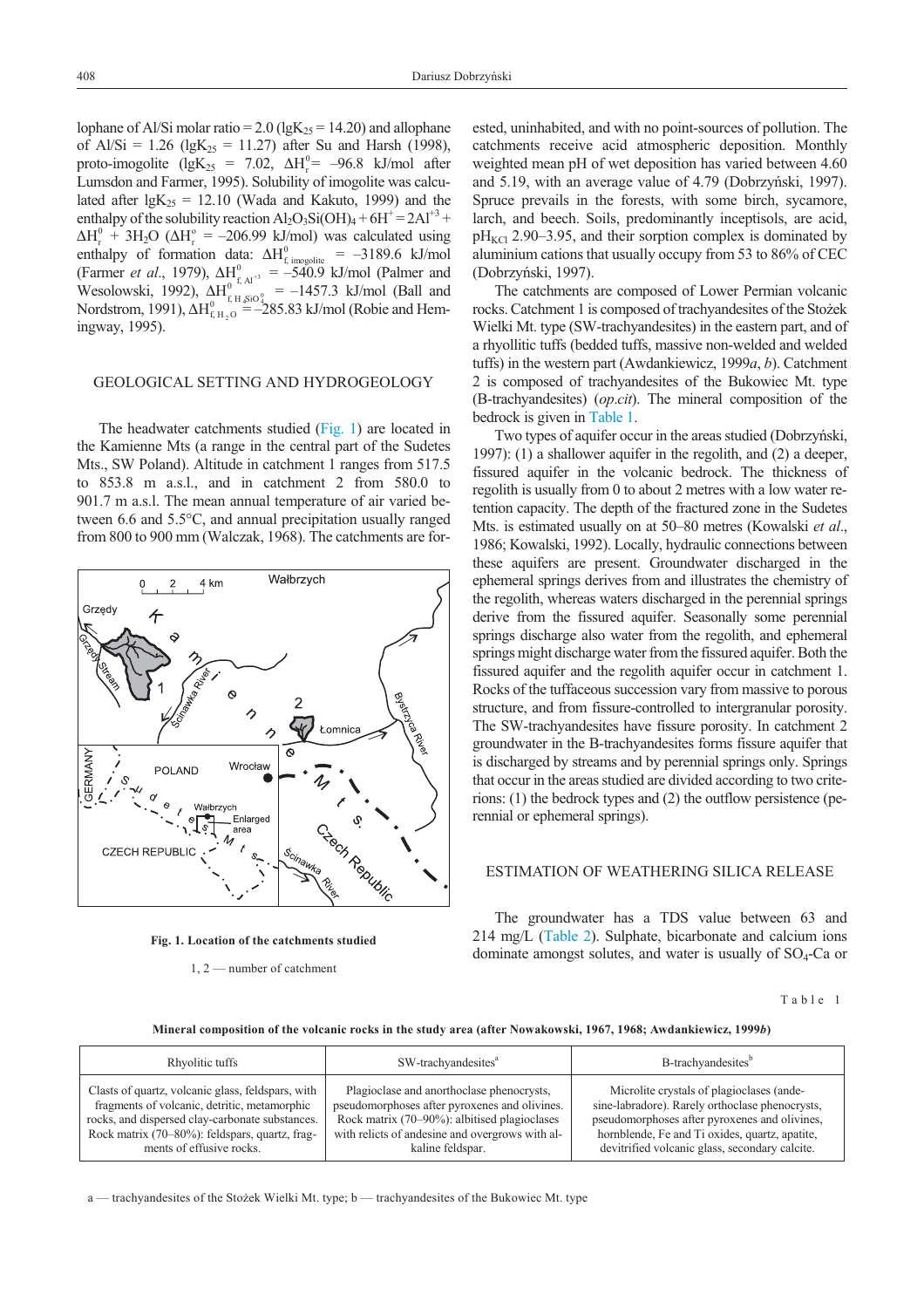### Table 2

<span id="page-2-0"></span>

|                          |            | Rhyolitic tuffs |                    | SW-trachyandesites |                | B-trachyandesites |  |
|--------------------------|------------|-----------------|--------------------|--------------------|----------------|-------------------|--|
|                          |            |                 | Aquifer<br>Aquifer |                    |                | Aquifer           |  |
|                          |            | fissure         | regolith           | fissure            | regolith       | fissure           |  |
| <b>SEC</b>               | mean $(N)$ | 196.5 (102)     | 176.5(24)          | 177.4 (66)         | 201.1(22)      | 203.3 (89)        |  |
| $\lceil \mu S/cm \rceil$ | range      | $85 - 312$      | $107 - 222$        | 150-247            | $173 - 246$    | $80 - 310$        |  |
|                          | mean $(N)$ | 124.9 (102)     | 116.2(24)          | 111.7 (66)         | 126.0(22)      | 138.6 (89)        |  |
| <b>TDS</b>               | range      | $81 - 214$      | $80 - 150$         | $63 - 148$         | $80 - 154$     | $87 - 194$        |  |
|                          | mean $(N)$ | 6.19(102)       | 5.96 (24)          | 5.29 (66)          | 4.80 (22)      | 7.06 (89)         |  |
| pН                       | range      | $5.45 - 7.4$    | 5.50-6.80          | $4.42 - 6.94$      | 4.14-5.89      | $6.32 - 7.67$     |  |
|                          | mean $(N)$ | 6.20(102)       | 5.67(24)           | 6.75 (66)          | 6.82(22)       | 7.01 (89)         |  |
| $T[^{\circ}C]$           | range      | $3.8 - 8.9$     | $2.0 - 8.2$        | $2.0 - 8.9$        | $3.7 - 13.9$   | $0.2 - 15.8$      |  |
| SiO <sub>2</sub>         | mean $(N)$ | 12.00(62)       | 11.38(16)          | 17.05 (45)         | 16.51(13)      | 12.88 (57)        |  |
|                          | range      | $6.8 - 14.9$    | $7.8 - 13.8$       | $11.4 - 21.5$      | $12 - 21.4$    | $6.2 - 16.1$      |  |
| Al                       | mean $(N)$ | 10.6(98)        | 19.8(20)           | 215.1 (62)         | 880.3 (19)     | 9.9(89)           |  |
| $[\mu g/L]$              | range      | $1 - 73$        | $2.7 - 83$         | $12 - 1500$        | $23 - 3300$    | $2 - 46$          |  |
|                          | mean(N)    | 18.8 (94)       | 18.1 (19)          | 16.3(60)           | 17.7(17)       | 27.9 (85)         |  |
| Ca                       | range      | $12.8 - 29.8$   | $13 - 24.5$        | $10.5 - 24.1$      | $8.3 - 29.5$   | $19.7 - 44$       |  |
|                          | mean (N)   | 5.14(94)        | 4.69(19)           | 5.67(60)           | 7.14 (17)      | 3.84(85)          |  |
| Mg                       | range      | $1.9 - 13.3$    | $1.4 - 8.4$        | $1.2 - 26.6$       | $3.9 - 12.6$   | $0.7 - 9.2$       |  |
|                          | mean $(N)$ | 11.31 (94)      | 7.43(19)           | 4.97(60)           | 5.14(17)       | 1.84(85)          |  |
| K                        | range      | $5.2 - 21.2$    | $2.2 - 11.1$       | $3.3 - 13.5$       | $4.1 - 8$      | $0.2 - 14.1$      |  |
|                          | mean (N)   | 3.69(94)        | 3.50(19)           | 5.36(60)           | 4.16(17)       | 4.76 (85)         |  |
| Na                       | range      | $1.4 - 6.2$     | $2.2 - 4.8$        | $2.6 - 8.3$        | $2.5 - 6.0$    | $1.7 - 8.8$       |  |
| HCO <sub>3</sub>         | mean $(N)$ | 10.5(94)        | 10.6(19)           | 8.2(60)            | 6.1(17)        | 35.5 (85)         |  |
|                          | range      | $0.5 - 32.5$    | $0.5 - 22$         | $0.5 - 14.6$       | $0.2 - 18.3$   | $3 - 67.7$        |  |
| SO <sub>4</sub>          | mean $(N)$ | 51.9 (94)       | 46.2 (19)          | 39.9 (60)          | 54.9 (17)      | 41.8 (85)         |  |
|                          | range      | $21 - 148.7$    | $16.7 - 104.9$     | $19.2 - 101.3$     | 27.9-104.7     | $16.3 - 88.9$     |  |
| C1                       | mean $(N)$ | 9.7(94)         | 9.8(19)            | 10.9(60)           | 11.1(17)       | 8.8 (85)          |  |
|                          | range      | $2.1 - 18.8$    | $7.1 - 12.4$       | $6.0 - 27.6$       | $8.2 - 17.7$   | $3.5 - 14.7$      |  |
| PO <sub>4</sub>          | mean(N)    | 0.09(62)        | 0.14(16)           | 0.14(45)           | 0.16(13)       | 0.13(57)          |  |
|                          | range      | $0.00 - 0.59$   | $0.03 - 0.45$      | $0.00 - 1.01$      | $0.03 - 0.69$  | $0.01 - 0.80$     |  |
| NO <sub>3</sub>          | mean $(N)$ | 20.64(24)       | 17.19(6)           | 21.72 (18)         | 17.00(17)      | 19.50(20)         |  |
|                          | range      | 14.17-27.9      | $8.85 - 22.13$     | $8.41 - 28.33$     | $15.5 - 19.04$ | 13.72-27.89       |  |
|                          | mean $(N)$ | 0.10(62)        | 0.10(16)           | 0.16(45)           | 0.15(13)       | 0.13(57)          |  |
| F                        | range      | $0.00 - 0.29$   | $0.00 - 0.17$      | $0.00 - 0.30$      | $0.01 - 0.27$  | $0.00 - 0.31$     |  |

**Physico-chemical characteristics of the groundwater studied (after Dobrzyñski, 1997 updated)**

N — amount of water samples; concentrations in milligram per litre, except Al; SEC — specific electrical conductivity; TDS — total dissolved solids

SO4-HCO3-Ca hydrochemical types. Groundwater from particular bedrocks differs mainly in terms of potassium, calcium, silicon, and aluminium concentration (Table 2). Groundwater pH has a wide range, from 4.14 to 7.67. Aquifer rocks are characterised by different reactivities and neutralisation capacities against acid deposition. The regolith is depleted in easily reactive mineral phases, and groundwater in the regolith aquifer is neutralised poorer than groundwater in the fissured aquifer (Dobrzyñski, 1997). Groundwater is the most effectively neutralised in B-trachyandesites (up to  $pH \approx 7$ ), probably due to the presence of secondary calcite. Groundwater in rhyolitic tuffs acquires a pH of about 6, and groundwater in the SW-trachyandesites develops a pH of around 5 (Table 2). The latter groundwater has a pH only slightly higher than the weighted mean pH (4.79) of wet atmospheric deposition in the area studied (Dobrzyñski, 1997). Water pH is the main variable that governs aluminium solubility and affects the formation of aluminosilicates.

Silica concentration in the groundwater ranges from 6.2 mg/L  $SiO<sub>2</sub>$  to 21.5 mg/L  $SiO<sub>2</sub>$ . Wet atmospheric deposition contained on average  $0.227 \text{ mg/L SiO}_2$ . Considering an evapotranspiration coefficient of about 2 (Dobrzyñski, 1997), atmospheric-origin silica in groundwater comprises probably only  $0.45 \text{ mg/L SiO}_2$ . Therefore the silica from atmospheric precipitation is negligible in comparison to silica from weathering sources.

Inferred sequences of mineral weathering are evaluated by using solubility curves constructed in a co-ordinates system, two-ion parameter, " $\lg[A]^{+3}$ ] + 3pH" *vs*. silica activity [\(Fig. 2\)](#page-3-0).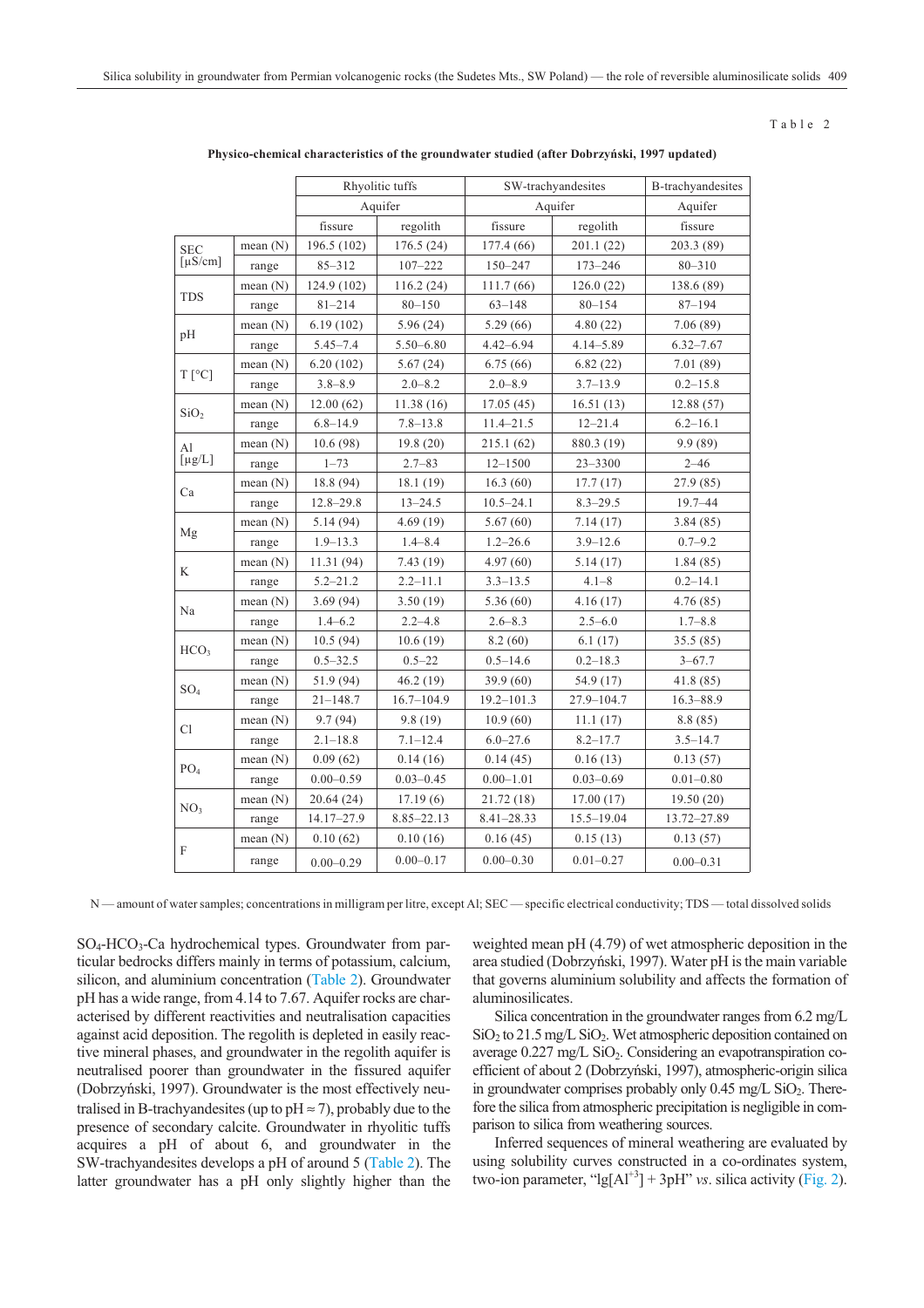<span id="page-3-0"></span>

The curves for secondary phases in Figure 2 illustrate the relative stability amongst them and indicate secondary mineral phases that are probably the most stable in the particular aquifer. Relative solubility suggests that in groundwater from the rhyolitic tuffs (Fig. 2A) and from the SW-trachyandesites (Fig. 2B) kaolinite is the most stable mineral, whereas in the



**Fig. 2. Relative solubility of secondary mineral phases in the groundwaters studied, at 7°C and arithmetic mean of ionic activities**

**A** — rhyolitic tuffs; **B** — SW-trachyandesites; **C** — B-trachyandesites; average ionic activities in groundwater from the rhyolitic tuffs:  $lgCa<sup>+2</sup>$  =  $-3.33$ , lgMg<sup>+2</sup> =  $-3.67$ , lgNa<sup>+</sup> =  $-3.79$ , lgK<sup>+</sup> =  $-3.54$ , lgH<sub>4</sub>SiO<sub>4</sub> =  $-3.70$ , lgAl<sup>+3</sup> = –6.40; SW-trachyandesites: lgCa<sup>+2</sup> = –3.39, lgMg<sup>+2</sup> = –3.63,  $\lg Na^+ = -3.63$ ,  $lgK^+ = -3.90$ ,  $lgH_4SiO_4 = -3.55$ ,  $lgAl^{+3} = -5.10$ ; B-trachyandesites:  $lgCa^{+2} = -3.16$ ,  $lgMg^{+2} = -3.80$ ,  $lgNa^{+} = -3.68$ ,  $lgK^{+} =$  $-4.33$ , lgH<sub>4</sub>SiO<sub>4</sub> =  $-3.67$ , lgAl<sup>+3</sup> =  $-6.44$ ; allophane-2.0, and -1.26 after Su and Harsh (1998); allophane-F and -T relate to phases after Pačes (1973, 1978): allophane-F — "field" allophane (Pačes, 1978); allophane-T-allo-- "field" allophane (Pačes, 1978); allophane-T-allophane of theoretical composition calculated after amorphous silica and amorphous alumina as end-members (see the text)

B-trachyandesites — smectite (Ca-beidelite) is the most stable solid (Fig. 2C).

The contribution of weathering to groundwater chemistry [\(Ta](#page-4-0)[ble 3\)](#page-4-0) was quantified using the method described e.g. by Appelo and Postma (1993, p. 3–5), based on wet deposition chemistry data (Dobrzyñski, 1997) and groundwater composition.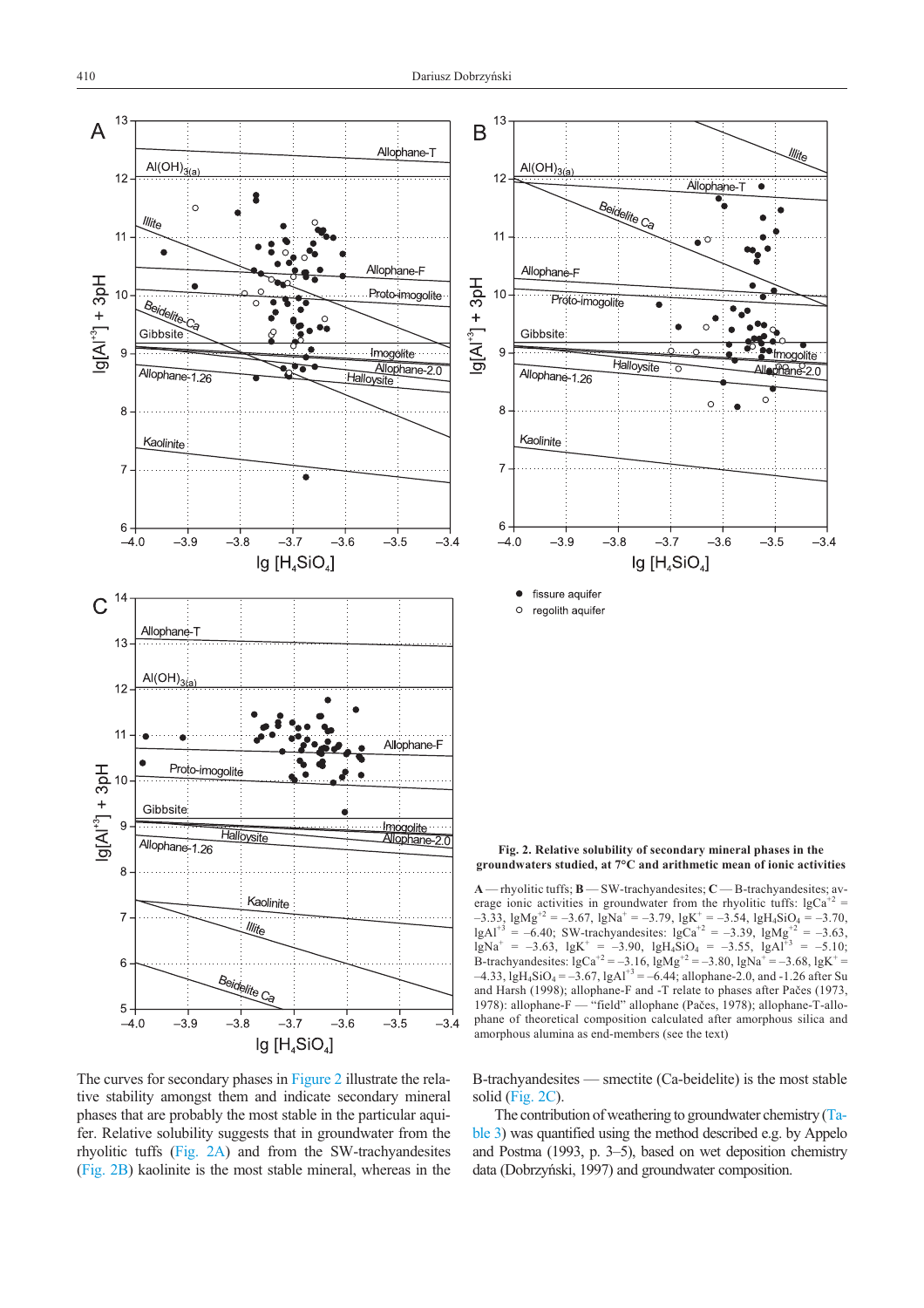### Table 3

<span id="page-4-0"></span>

| Weathering contribution to the chemical composition of the ground- |
|--------------------------------------------------------------------|
| water from the fissured aquifer in the volcanogenic rocks (after   |
| Dobrzyński, 1997 updated); concentrations in mmol/L                |

|                  | Rhyolitic tuffs | SW-trachyandesites | B-trachyandesites |
|------------------|-----------------|--------------------|-------------------|
| Na               | 0.14            | 0.21               | 0.19              |
| K                | 0.25            | 0.08               | 0.02              |
| Ca               | 0.41            | 0.34               | 0.64              |
| Mg               | 0.17            | 0.18               | 0.12              |
| HCO <sub>3</sub> | 0.06            | -                  | 0.49              |
| SO <sub>4</sub>  | 0.40            | 0.25               | 0.30              |

Summary reactions of irreversible mineral dissolution quantify the transfer of silica that is released during weathering. The following reactions relate to fissured aquifers because they reflect better the effects of bedrock composition on groundwater. The proposed simplified reactions consider the main source mineral phases (after Nowakowski, 1968; Awdankiewicz, 1999*b*) and the "chief" alteration secondary product phases (after weathering sequences; [Fig. 2\)](#page-3-0). The chemical composition of chlorites, pyroxenes, and plagioclases (in the B-trachyandesites) was calculated after chemical data given by Awdankiewicz (1999*b*). In reactions involving rhyolitic tuffs and SW-trachyandesites feldspars are included as the pure end-members because both rocks mainly consist of rock matrix, with partly devitrified volcanic glass. The composition of real feldspars (andesine-labradorite) was used in the reaction for B-trachyandesites. Stoichiometric coefficients of the primary minerals were calculated using the values of weathering contribution for the main cations (Table 3).

The proposed summary weathering reactions are the following:

1) Groundwater in the rhyolitic tuffs (feldspars, talc-chlorite, calcite  $\Rightarrow$  kaolinite, Fe hydroxides, solutes):

 $0.25KAlSi<sub>3</sub>O<sub>8</sub> + 0.14NaAlSi<sub>3</sub>O<sub>8</sub> + 0.3394CaAl<sub>2</sub>Si<sub>2</sub>O<sub>8</sub> +$  $0.10625Fe_{0.14}Ca_{0.1}Al_{3.0}Mg_{1.60}Si_{3.83}O_{10}(OH)_{8} + 0.06CaCO_{3} +$  $2.00628H_2O + 1.49H^+ \Rightarrow 0.693775Al_2Si_2O_5(OH)_4 +$  $0.0149Fe(OH)<sub>3</sub> + 0.25K<sup>+</sup> + 0.14Na<sup>+</sup> + 0.41Ca<sup>+2</sup> + 0.17Mg<sup>+2</sup> +$  $0.06$ HCO<sub>3</sub> +  $0.86819$ H<sub>4</sub>SiO<sup>0</sup><sub>4</sub>;

2) Groundwater in the SW-trachyandesites (feldspars, chlorite  $\Rightarrow$  kaolinite, Fe hydroxides, solutes):

 $0.08KAlSi<sub>3</sub>O<sub>8</sub> + 0.2049NaAlSi<sub>3</sub>O<sub>8</sub> + 0.33575CaAl<sub>2</sub>Si<sub>2</sub>O<sub>8</sub> +$  $0.085Fe_{2.72}Ca_{0.05}Na_{0.06}Al_{1.48}Mg_{2.12}Si_{3.43}O_{10}(OH)_{8} + 1.3304H^{+} +$  $1.8949H_2O \Rightarrow 0.5411Al_2Si_2O_5(OH)_4 + 0.2312Fe(OH)_3 +$  $0.08K^+$  +  $0.21Na^+$  +  $0.34Ca^{+2}$  +  $0.1802Mg^{+2}$  $0.73555H_4SiO_4^0;$ 

3) Groundwater in the B-trachyandesites (plagioclase, pyroxene (pigeonite), calcite  $\Rightarrow$  Ca-beidelite, Fe hydroxides, solutes):

 $0.38Na<sub>0.50</sub>Ca<sub>0.45</sub>K<sub>0.05</sub>Al<sub>1.45</sub>Si<sub>2.55</sub>O<sub>8</sub> + 0.135Ca<sub>0.16</sub>Mg<sub>0.89</sub>Fe<sub>0.92</sub>$  $Al_{0.02}Si_2O_6 + 0.4866CaCO_3 + 0.78324H_2O + 0.0034CO_2 +$  $1.239H^+ \Rightarrow 0.23764Ca_{0.165}Al_{2.33}Si_{3.67}O_{10}(OH)_2$  $0.1242Fe(OH)<sub>3</sub> + 0.19Na<sup>+</sup> + 0.019K<sup>+</sup> + 0.64Ca<sup>+2</sup> + 0.12Mg<sup>+2</sup> +$  $0.49HCO_3^- + 0.3669H_4SiO_4^0.$ 

During the weathering, part of the silica as well as basic cations are released into the groundwater. The calculated amount of silica is not consistent with the analytical data, and signifi-

**Comparison of calculated and analytical H4SiO4 concentration (mmol/L) in the groundwater**

| <b>Bedrock</b>     | Calculated | Mean analytical | "Excess" |
|--------------------|------------|-----------------|----------|
| Rhyolitic tuffs    | 0.868      | 0.200           | 0.668    |
| SW-trachyandesites | 0.736      | 0.284           | 0.452    |
| B-trachyandesites  | 0.367      | 0.214           | 0.153    |

cant "over-production" of silica is indicated (Table 4). The least stable silicate phase of the volcanic rocks is devitrified glass in the groundmass. The B-trachyandesites contain a small amount of volcanic glass (2–6%). The chemical composition of groundwater from the B-trachyandesites was probable formed by decay of the crystalline mineral phases (calcite, plagioclases, pyroxenes, amphiboles). In the SW-trachyandesites, the rock matrix is composed of albitised plagioclases (predominantly) and glass, and comprises 70–90 wt. %. The felsic rock matrix contributes to 70–80 wt. % of the rhyolitic tuffs, and is mainly composed of (mostly devitrified) volcanic glass. Probably, in the two latter rocks, solutes mainly originated from the decay of rock matrix phases.

Groundwater chemistry correlates with the presence of reactive mineral phases. The richer the rocks in volcanic glass, the higher alkali  $(Na + K)$  release into groundwater (0.39 mmol/L Na + K in rhyolitic tuffs, 0.29 mmol/L in SW-trachyandesites, 0.21 mmol/L in B-trachyandesites; Table 3). Calculated silica "over-production" (Table 4) shows the same pattern. The lowest calculated silica release is indicated in groundwater from the B-trachyandesites — the bedrock that is the poorest in the easily weatherable silicate solids. The difference between calculated and analytical silica concentrations contributes to the hypothesis that part of silica released during the weathering might be immobilised in the geochemical system as secondary aluminosilicate solids.

# SOLUBILITY OF SECONDARY ALUMINOSILICATES

The weathering reactions proceed through many steps and involve unstable solid phases that exist due to partial equilibrium in the geochemical systems. For explanation of silicon and/or aluminium concentrations observed in natural waters equilibrium has been proposed between the solution and different secondary solids, such as clay minerals (mainly kaolinite, halloysite) or  $Al(OH)$ <sub>3</sub> forms. Equilibrium was also proposed between the solution and amorphous/poorly crystalline aluminosilicates (allophanes).

Allophanes are defined as naturally occurring short-range ordered hydrous aluminosilicates with a composition of  $(A_1A_2O_3)$ · $(SiO_2)_{1-2}$ · $(H_2O)_{2.5-3.0}$  (Wada, 1989). Their chemical composition varies in the range necessary to maintain Si-O-Al bonds. Similar to allophane minerals, with respect to the composition, is imogolite of ideal composition of  $(A<sub>1</sub>, O<sub>3</sub>) \cdot (SiO<sub>2</sub>) \cdot 2.5(H<sub>2</sub>O)$ . Allophanes usually have an Al/Si ratio of 1.0 to 2.0, but phases with ratios above 2.0 and below 1.0 may be also present (Wada, 1989). Many varieties of volcanic

#### Table 4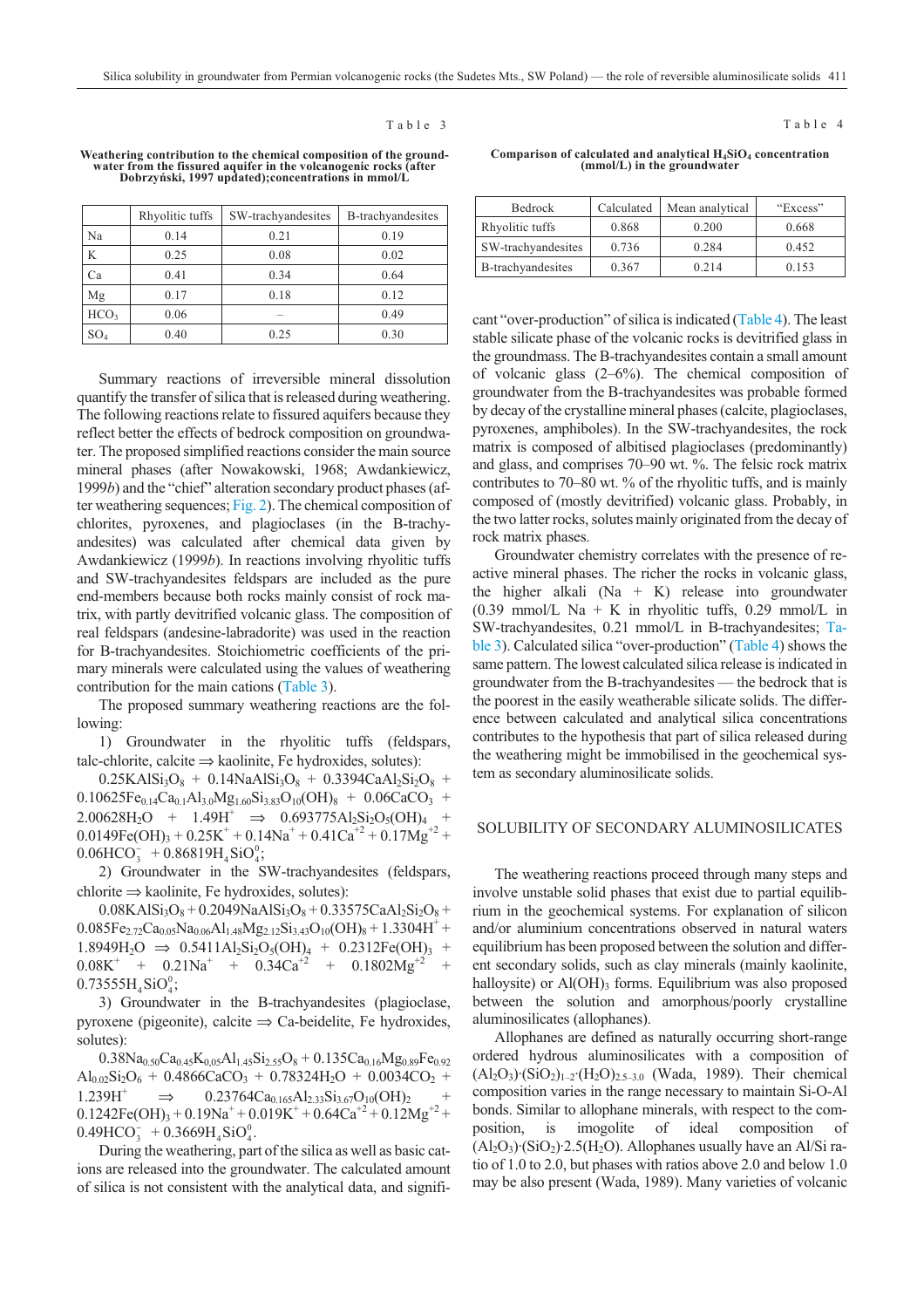#### Table 5

**Equilibrium constants of aluminosilicate phases and Al(OH)3 forms**

| Phase, reaction                                                                                                                                                                                                     | $lgK_{25}$                                          | $\Delta H_r^{\circ}$<br>[ $kJ/mol$ ] | Source       |
|---------------------------------------------------------------------------------------------------------------------------------------------------------------------------------------------------------------------|-----------------------------------------------------|--------------------------------------|--------------|
| Allophane-2.0, $Al_2O_3 \cdot SiO_2 \cdot 2.53H_2O + 6H^+ = 2Al^{+3} + H_4SiO_4^0 + 3.53H_2O$                                                                                                                       | 14.20                                               |                                      | b            |
| Allophane-1.26, $Al_2O_3 \cdot 1.59SiO_2 \cdot 2.63H_2O + 6H^+ = 2Al^{+3} + 1.5H_4SiO_4^0 + 2.25H_2O$                                                                                                               | 11.27                                               | $\overline{\phantom{0}}$             | $\mathbf{b}$ |
| Imogolite, $Al_2O_3Si(OH)_4 + 6H^+ = 2Al^{+3} + H_4SiO_4^0 + 3H_2O$                                                                                                                                                 | 12.10                                               |                                      | $\mathbf c$  |
| Proto-imogolite, $0.5(HO)_3Al_2O_3SiOH + 3H^+ = Al^{+3} + 0.5H_4SiO_4^0 + 1.5H_2O$                                                                                                                                  | 7.02                                                | $-96.8$                              | d            |
| Allophane-T, $[AI(OH)_3]_{(1-x)}[SiO_2]_x + 3(1-x)H^+ = (1-x)Al^{3+} + xH_4SiO_4^0 + (3-5x)H_2O$                                                                                                                    | $-5.95 + 1.82$ pH                                   | $\overline{\phantom{0}}$             | e            |
| Allophane-TG, $[AI(OH)_3]_{(1-x)}[SiO_2]_x + 3(1-x)H^+ = (1-x)Al^{3+} + xH_4SiO_4^0 + (3-5x)H_2O$                                                                                                                   | $-5.36 + 1.63$ pH                                   |                                      | e            |
| Allophane-F, $[AI(OH)_3]_{(1-x)}[SiO_2]_x + 3(1-x)H^+ = (1-x)Al^{3+} + xH_4SiO_4^0 + (3-5x)H_2O$                                                                                                                    | $-5.89 + 1.59$ pH                                   |                                      | f            |
| Allophane-FV, Al(OH) <sub>3</sub> ·(SiO <sub>2</sub> ) <sub>x</sub> + 3H <sup>+</sup> = Al <sup>+3</sup> + xH <sub>4</sub> SiO <sub>4</sub> <sup>0</sup> + (3-2x)H <sub>2</sub> O, (x = 0.5-1.0)                    | $-13.55(\pm 0.73) + 2.92(\pm 0.12)$ pH <sup>a</sup> |                                      | e            |
| Hydroxyaluminosilicate HAS <sub>B</sub> , Al <sub>2</sub> Si <sub>2</sub> O <sub>5</sub> (OH) <sub>4</sub> + 6H <sup>+</sup> = 2Al <sup>+3</sup> + 2H <sub>4</sub> SiO <sup>0</sup> <sub>4</sub> + H <sub>2</sub> O | 14.0 $(\pm 0.7)$                                    |                                      | g            |
| Kaolinite, $Al_2Si_2O_5(OH)_4 + 6H^+ = 2Al^{+3} + 2H_4SiO_4^0 + H_2O$                                                                                                                                               | 7.435                                               | $-147.695$                           | h            |
| Halloysite, $Al_2Si_2O_5(OH)_4 + 6H^+ = 2Al^{+3} + 2H_4SiO_4^0 + H_2O$                                                                                                                                              | 12.498                                              | $-167.025$                           | $\mathbf{i}$ |
| Gibbsite, $AI(OH)3 + 3H+ = Al+3 + 3H2O$                                                                                                                                                                             | 8.11                                                | $-95.395$                            | h            |
| Gibbsite (microcrystalline), $AI(OH)_3 + 3H^+ = Al^{+3} + 3H_2O$                                                                                                                                                    | 9.35                                                | $-102.508$                           | h            |
| Al(OH) <sub>3(a)</sub> , Al(OH) <sub>3</sub> + 3H <sup>+</sup> = Al <sup>+3</sup> + 3H <sub>2</sub> O                                                                                                               | 10.8                                                | $-110.876$                           | h            |

a — lgK of hypothetical phase, allophane-FV at 7°C, mean temperature of the groundwater studied; b — Su and Harsh (1998); c — Wada and Kakuto (1999); d—Lumsdon and Farmer (1995); e—this work; f—Pačes (1978); g—lgK at 7°C (Dobrzyński, 2006); h—Nordstrom *et al.* (1990); i—Ball and Nordstrom (1991)

tuffs produce allophanes during weathering, but they are favoured in soil horizons of pH above 5.0.

Paèes (1973, 1978) proposed a hypothetical allophane of varied composition  $[A(OH)_3]_{(1-x)}[SiO_2]_x$ , depending on pH according to the formula,  $x = 1.24 - 0.135$  pH. Pačes gave the solubilities of two allophanes, a theoretical and an empirical one. The equation for the equilibrium constant for the allophane of theoretic composition (allophane-T) is  $lgK = -5.7 +$ 1.68 pH at 25°C (Paèes, 1973). The so-called "field" allophane (allophane-F) has  $lgK = -5.89 + 1.59$  pH (Pačes, 1978), based on field and experimental water chemistry data. The solubility constant of allophane-T was recalculated by the author using the procedure given by Paèes (1978), and the present-day data for amorphous silica,  $SiO_{2(a)}$ , lgK<sub>25</sub> = -2.71, and for amorphous aluminium hydroxide, Al(OH)<sub>3(a)</sub>, lgK<sub>25</sub> = 10.8 (Nordstrom *et al.*, 1990). The updated equation for  $lgK_{25}$  allophane-T equals  $-5.95 + 1.82$  pH (Table 5). This allophane might be regarded as a freshly precipitated amorphous aluminosilicate phase. During ageing, in hydroxyaluminosilicate precipitates a tendency of progressive arrangement occurs. Paèes (1973) found the deviation of the field data from the theoretical solubility, and explained it by the hypothesis, that aluminium atoms more easily assume co-ordinated positions during ageing, as opposed to silicon atoms. To take that inferred effect of the arrangement into account, the solubility of theoretical "aged" allophane was calculated using amorphous silica end-member solubility and microcrystalline gibbsite (lgK25 = 9.35; Nordstrom *et al*., 1990) end-member solubility instead of amorphous  $Al(OH)_{3}$ . The equilibrium equation of this modified "aged" allophane (allophane-TG) is  $lgK_{25} = -5.36 + 1.63$  pH.

The following allophane/imogolite and allophane-like phases are considered in the discussion: "field" allophane-F after Paèes (1978), allophanes after Su and Harsh (1998) of Al/Si molar ratio =  $1.26$  (allophane-1.26) and Al/Si =  $2.0$  (allophane-2.0), imogolite after Wada and Kakuto (1999), and proto-imogolite of composition given by Lumsdon and Farmer (1995). Two other hypothetical solid phases (allophane-T and allophane-TG) are also considered in the present work. The equilibrium constants and the equations for the equilibrium constants for the above-mentioned phases are given in Table 5.

The groundwater chemistry data are analysed in terms of the ion activity quotient of different secondary solids that might control Si and/or Al solubility. Solubility curves [\(Fig. 3\)](#page-6-0) were prepared at an arithmetic mean of activities of products  $(AI<sup>3</sup>,$  $H_4SiO_4^0$ ) in groundwater. Due to the same composition and Al/Si molar ratio, the curve for allophane-2.0 also relates to imogolite, and the curve for kaolinite to halloysite. The IAQ curve of  $AI(OH)$ <sub>3</sub> forms relates to the composition of gibbsite, microcrystalline gibbsite or amorphous aluminium hydroxide.

The relationship between the reaction quotient (lgIAQ) of the Pačes' allophanes and pH (lgIAQ =  $(1-x)$  lg[Al<sup>+3</sup>] +  $xlg[H_4SiO_4] + 3(1-x) pH$  is linear as a consequence of the linear relationship between x and pH. However, the value of lgIAQ obtained does not make a linear plot across the whole pH range found. Field chemical data present a linear relationship within limited ranges only [\(Fig. 4\).](#page-7-0) This indicates different conditions of silica activity control in the groundwater. Almost all water samples from the SW-trachyandesites plot along the allophane-F solubility line [\(Fig. 4\)](#page-7-0), whereas waters from the B-trachyandesites are mainly scattered along the line of allophane-TG. Most of the waters from the rhyolitic tuffs and several water samples from the SW-trachyandesites lie between allophane-F and allophane-TG lines. In allophane of  $(Al_2O_3)(SiO_2)_{1-2}(H_2O)_{2.5-3.0}$  composition (Wada, 1989), the Al/Si molar ratio ranges between 1 and 2. The Al/Si ratio of the hypothetical reversible metastable allophane phase proposed by Paèes (1973, 1978) depends on the pH value, and varies within a wide range between pH 1.8 (point of zero charge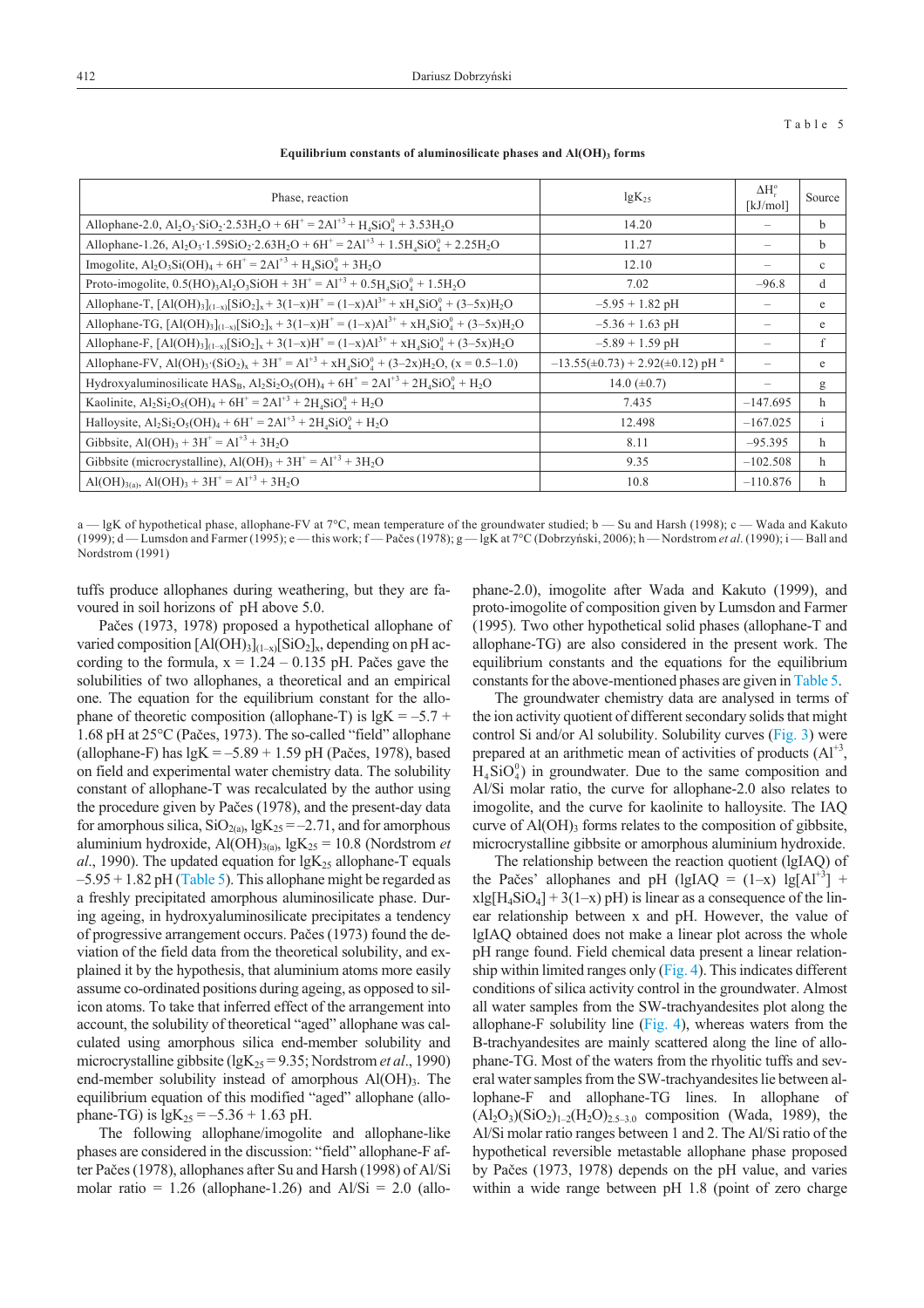<span id="page-6-0"></span>

(PZC) of amorphous  $SiO<sub>2</sub>$ ) and pH 9.2 (PZC of amorphous Al(OH)<sub>3</sub>). The Al/Si molar ratio of Pačes' allophane reaches the value of 1 at pH 5.50, and 2 at pH 6.73. In fact, most of the groundwater samples that plot between the allophane-F line and the allophane-TG line are included within the same pH range [\(Fig. 4\)](#page-7-0).

Groundwater samples are divided into three groups with respect to pH: (1) samples with pH from 4.40 to 5.50, (2) samples with pH within the range 5.50–6.73, and (3) samples with pH from 6.73 to 7.7. These groups are fairly well related to the bedrock types [\(Table 6\)](#page-7-0).

Within the pH 5.50–6.73 range, the IAQ of allophane can be fitted [\(Fig. 4\)](#page-7-0) by the regression function  $lgIAQ = -13.55(\pm 0.73) + 2.92(\pm 0.12)$  pH (R = 0.92; N = 108).

If one assumes that the solubility relation corresponds to the solid phase, and that partial equilibrium is maintained, the composition of the solid might be inferred. The general solubility reaction for allophane can be written as:  $\text{Al(OH)}_3 \cdot (\text{SiO}_2)_x + 3\text{H}^+$  $=A1^{+3} + xH_4SiO_4^0 + (3-2x)H_2O$ . An activity of water and solid that equals 1 is assumed. This leads to the solubility constant of  $lgK = lg[A1^{+3}] + xlg[H_4SiO_4^0] + 3 pH$ , and to the conclusion that the hypothetical phase should have a composition of Al(OH)<sub>3</sub>·(SiO<sub>2</sub>)<sub>0.5–1.0</sub>. This hypothetical "field" phase is named allophane-FV. The water chemistry suggests that the allophane-FV might have a composition similar to that of allophane/imogolite minerals.

The ion activity quotient of Paèes' allophanes  $([A(OH)<sub>3</sub>]<sub>(1-x)</sub>[SiO<sub>2</sub>]<sub>x</sub>)$  is affected by an artefact of the mathe-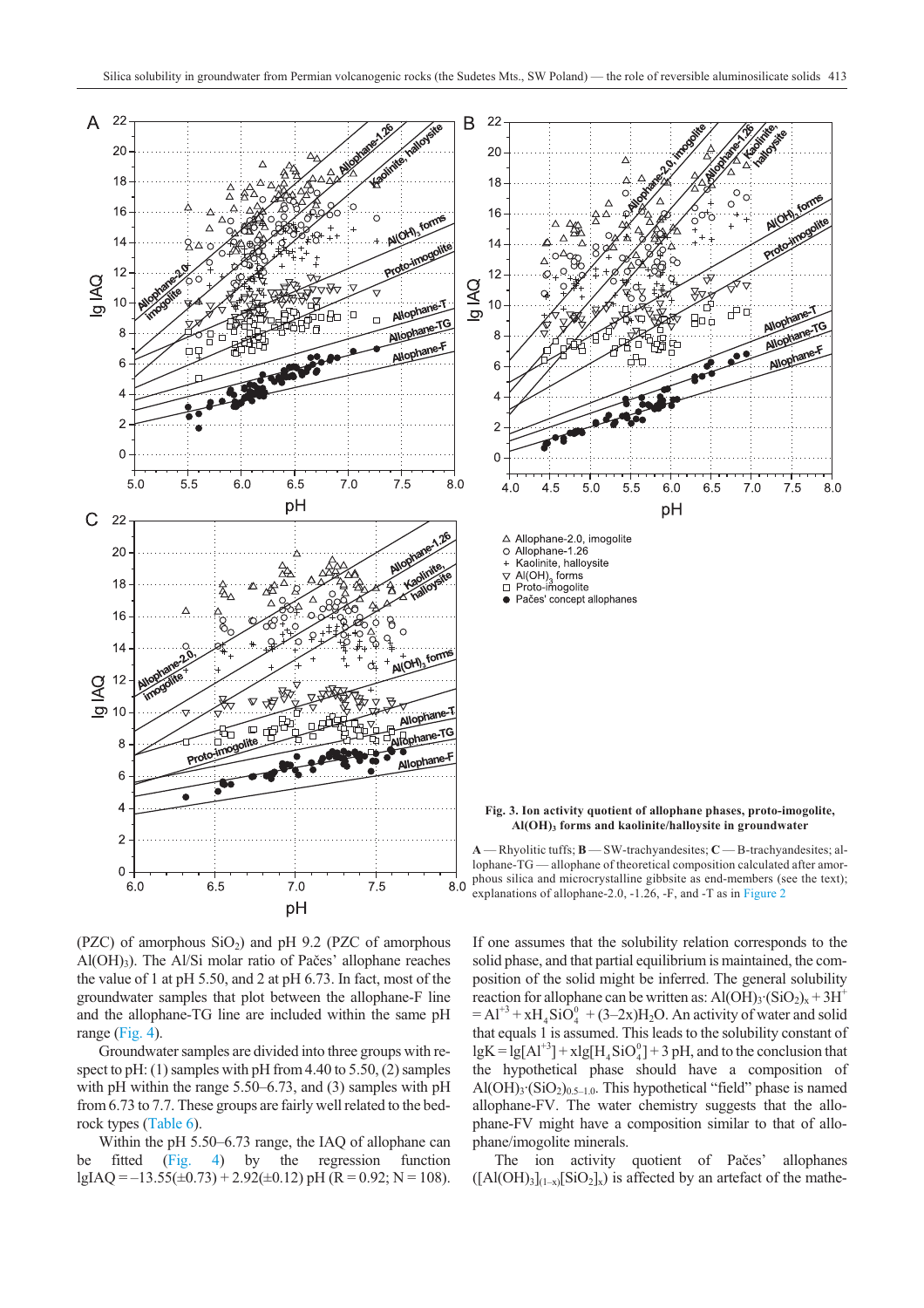<span id="page-7-0"></span>

|--|--|

|  | я | n |  |  |  |
|--|---|---|--|--|--|
|--|---|---|--|--|--|

**Percentage shares of groundwater samples within the pH ranges assumed**

| <b>Bedrocks</b>    | pH < 5.50<br>$(N = 26)$ | $pH 5.50 - 6.73$<br>$(N = 108)$ | pH > 6.73<br>$(N = 59)$ |
|--------------------|-------------------------|---------------------------------|-------------------------|
| SW-trachyandesites | 100.0                   | 26.9                            | 5.1                     |
| Rhyolitic tuffs    | -                       | 66.6                            | 10.2                    |
| B-trachyandesites  | -                       | 6.5                             | 84 7                    |

matical relation because the Al/Si ratio depends on pH according to the formula  $x = 1.24 - 0.135$  pH. The good correlation between lgIAQ and pH (Fig. 4) might result from the real equilibrium state and from the mathematical function. The dispersion of data points around equilibrium line is important. To check whether the equilibrium might be maintained, the deviation of the IAQ *vs*. pH was plotted with respect to the equilibrium line for theoretical "aged" allophane-TG (Fig. 5).



**Fig. 4. Ion activity quotient of Paèes' concept allophanes in groundwater** *vs***. pH**



**Fig. 5. Deviation of lgIAQ value for allophanes of composition proposed by Paèes (1978) from the allophane-TG solubility** *vs***. pH**

Explanations as in Figure 4

So-called proto-imogolite sol  $(HO)$ <sub>3</sub>Al<sub>2</sub>O<sub>3</sub>SiOH has been identified in many soils and regoliths, which probably plays important role in soil formation (Farmer *et al*., 1980; Farmer and Fraser, 1982; Gustafsson *et al*., 1998, 1999). Hydroxyaluminosilicate (HAS) colloids are formed by the reaction of silicic acid with aluminium (Exley and Birchall, 1993). The formation and structure of two synthetic HASs, which were named  $HAS_A$  and  $HAS_B$ , have been documented in detail (Doucet *et al.*, 2001; Exley *et al.*, 2002). HAS<sub>A</sub> and  $HAS_B$  have idealised Al/Si molar ratios of 2.0 and 1.0, respectively. Composition of both HASs conforms to the composition of phases noted in many soils, such as proto-imogolite or allophane/imogolite minerals. The  $HAS<sub>A</sub>$  has a composition similar to that of proto-imogolite. It forms when the silica concentration in solution is close to the aluminium concentration. The  $HAS_B$  of idealised composition  $Al_2Si_2O_5(OH)_4$  forms in solution in which the silica concentration exceeds that of aluminium (Doucet *et al*., 2001; Exley *et al*., 2002). The solubility of synthetic  $HAS_B$  was estimated experimentally by Schneider *et al*. (2004).

It is conceivable that aluminium as well as silicon activity in the groundwaters studied may be controlled by HAS<sub>B</sub>. It forms even at low aluminium concentrations as it is found in the groundwaters studied. The calculation method proposed by Schneider *et al*. (2004) was applied to quantify ion activity products of HAS<sub>B</sub> in the groundwaters. As a result of the method that is used (op.cit.), lgIAQ<sub>HAS-B</sub> achieves a constant value when the equilibrium conditions are fulfilled. The ion activity quotient of  $HAS_B$ plotted *vs*.  $H^+$ , and  $Al^{+3}$  activities shows a regular pattern [\(Figs. 6](#page-8-0) and [7\)](#page-8-0). The equilibrium with  $HAS_B$  is likely maintained in groundwater over a wide range of chemical composition. Actually, IAQ of  $HAS_B$  is constant for  $\lg[A]^{+3}$ ] below -10.0 and for pH above 6.7. The arithmetic mean of lgIAQ $_{\text{HAS-B}}$  in water samples with lg[Al<sup>+3</sup>] below  $-10.0$  equals  $-44.691$  (SD = 0.476,  $N = 41$ , and in samples with pH above 6.7 it is of  $-44.744$  (SD = 0.515, N = 63). Both values are close to the value that was found in groundwaters from sedimentary rocks in the same part of the Sudetes Mts., lgIAQ $_{\text{HAS-B}}$  =  $-44.88 \pm 0.48$  (Dobrzyński, 2005). The similar value of  $lgIAQ<sub>HAS-B</sub>$  $(-44.7 \pm 0.58)$  also was obtained by Dobrzyñski (2006) after analysis of the wide chemical data set from surface and ground waters in different (magmatic, sedimentary, metamorphic) bedrocks in the Sudetes.

The value of lgK<sub>HAS-B</sub> =  $-40.6$  ( $\pm$ 0.15) estimated experimentally by Schneider *et al*. (2004) is higher than is found in groundwater. Experimental KHAS-B (Schneider *et al*., 2004) is likely overestimated because the fast-reacting aluminium  $[A]_r$  instead of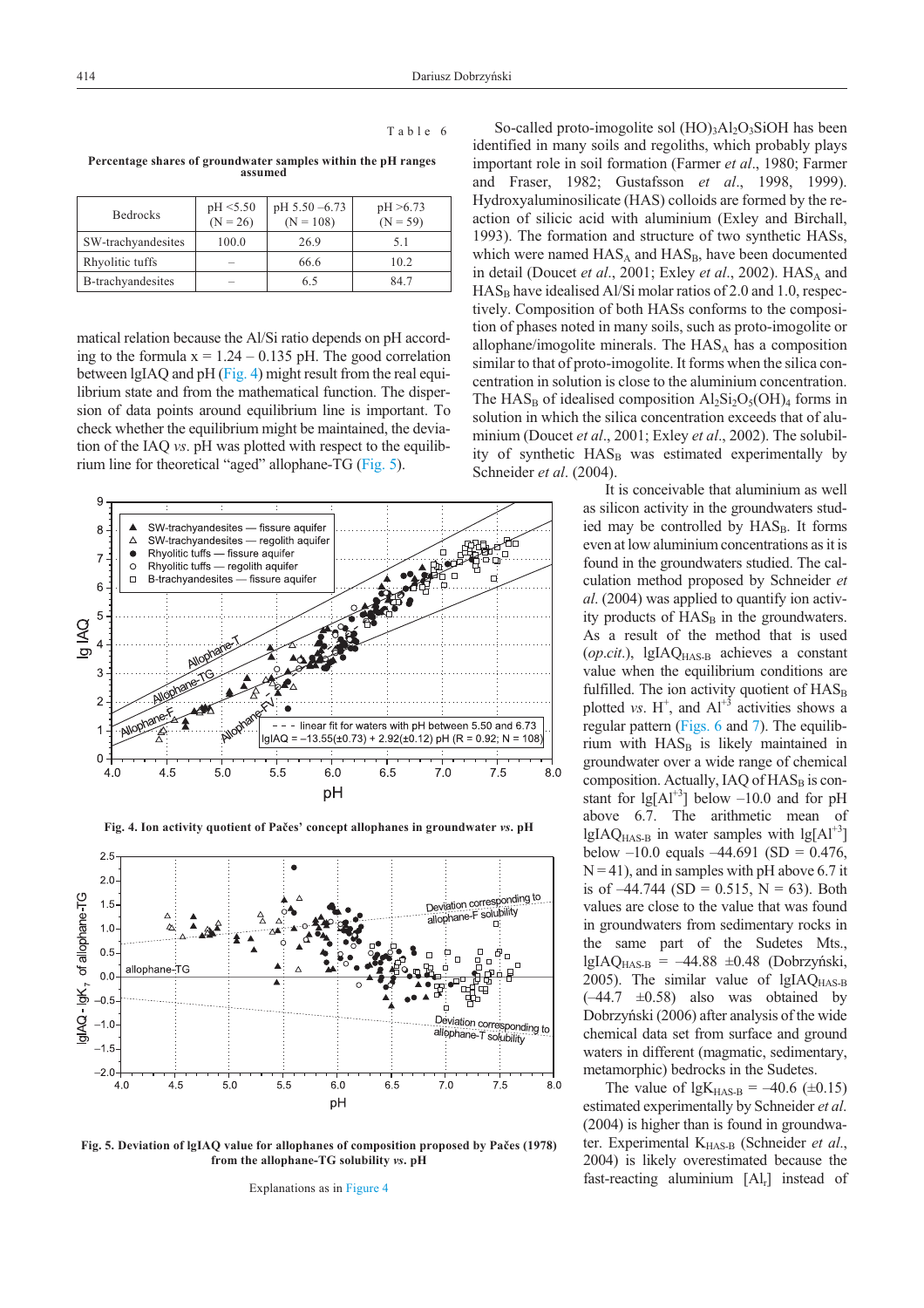<span id="page-8-0"></span>

Fig. 6. Ion activity quotient of hydroxyaluminosilicate  $\text{HAS}_B$  *vs*. pH **in groundwate**r



Fig. 7. Ion activity quotient of hydroxyaluminosilicate  $\text{HAS}_B$  *vs*. Al<sup>+3</sup> **activity in groundwater**

### Explanations as in [Figure 4](#page-7-0)

[Al<sup>+3</sup>] was used in calculation by Schneider *et al.* (2004). The [Al<sub>r</sub>] refers to "fast reacting" aluminium estimated by the fluorescent morin-Al complex method (Browne *et al*., 1990). Another reason is the laboratory experiment (Schneider *et al*., 2004) was carried out at a temperature of 20°C while the mean temperature of groundwater is near 7°C [\(Table 1\)](#page-1-0).

The hydrochemical data point to the occurrence of HAS colloids in the groundwater, which is conducive to the formation of allophane-like phases in the geochemical system studied.

# DISCUSSION

Groundwater chemistry plotted in a co-ordinates (two-ion parameter, " $\lg[A]^{+3}$ ] +  $3pH$ " *vs.* silica) system shows that in groundwater from B-trachyandesites [\(Fig. 2C\)](#page-3-0) conditions are closer to equilibrium. The chemistry of groundwater from rhyolitic tuffs [\(Fig. 2A\)](#page-3-0) and from SW-trachyandesites [\(Fig.](#page-3-0) [2B\)](#page-3-0) shows a significant (local and/or temporal) diversity.

Stoichiometric weathering reactions indicate that mobilization of silica is higher than concentrations found in groundwater [\(Table 4\)](#page-4-0). Calculation is based on the concentration of alkali (K, Na, Ca, Mg) elements in groundwater, and on the assumption that hydrolytic decay of primary silicates is the only source of compounds released into water. Part of the alkali elements can also originate from the biodegradation of biomass (mainly litter) and/or from cation exchange in the real geochemical systems of soil and regolith. It is probable that part of the silica released from the primary silicate minerals during weathering is immobilized in the structure of secondary reversible aluminosilicate solids, such as allophanes or hydroxyaluminosilicates.

The ion activity quotient for different aluminosilicate secondary phases indicates that in some of the groundwater studied a partial chemical equilibrium with solid phases might be maintained.

### GROUNDWATER WITH PH BETWEEN 4.4 AND 5.5

Groundwaters with pH within this range discharge from the SW-trachyandesites. The main source of dissolved silica is the dissolution of Na-rich plagioclases and devitrified volcanic glass. Low pH values are caused by the lack of the solids that can efficiently neutralize the acidified recharging water. Wet atmospheric deposition had weighted average pH of 4.79 in the area studied (Dobrzyñski, 1997). The groundwater from the regolith aquifer and from the fissured aquifer in the SW-trachyandesites has mean pHs 4.80 and pH 5.29, respectively [\(Table 2\)](#page-2-0). Silicon and aluminium activities are consistent with the solubility of allophane (allophane-F) proposed by Pačes (1978; [Fig. 4\)](#page-7-0). However, chemical equilibrium probably does not occur [\(Fig. 5\)](#page-7-0), and the pattern for allophane-F [\(Fig. 4\)](#page-7-0) is a mathematical artefact. The chemical composition of water in the SW-trachyandesites likely resulted from steady-state conditions between processes such as weathering release, hydrological removal and precipitation of secondary phases.

### GROUNDWATER WITH PH BETWEEN 5.5 AND 6.7

Groundwater from the rhyolitic tuffs has pH mainly within the above range [\(Table 6\).](#page-7-0) The main source of dissolved silica is the groundmass of the rhyolitic tuffs. This is predominantly composed of devitrified, re-crystallised glass shards. The ion activity quotient for allophane-FV and pH correlate [\(Fig. 4\)](#page-7-0). The composition of the allophane-FV is very similar to that of allophane/imogolite minerals, and it might be regarded as their hypothetical precursor. However, the IAQ pattern for allophane-FV is an artefact of the mathematical relation between pH and IAQ. Therefore, this phase should be considered as a hypothetical one only. Correlation between the IAQ for proto-imogolite and for  $Al(OH)$ <sub>3</sub> forms, and pH [\(Fig. 3A](#page-6-0)) might indicate equilibrium. The proto-imogolite has an Al/Si molar ratio of 2.0 and a composition of  $(HO)_{3}Al_{2}O_{3}SiOH$ , similar to that of the hydroxyaluminosilicate  $HAS<sub>A</sub>$  (Doucet *et al.*, 2001; Exley *et al*., 2002). The role of proto-imogolite (or  $HAS<sub>A</sub>$ ) in groundwater from the rhyolitic tuffs is likely doubtful because they can form in a solution of Al/Si ratio about 1.0. Whereas, in the groundwaters studied aluminium activities are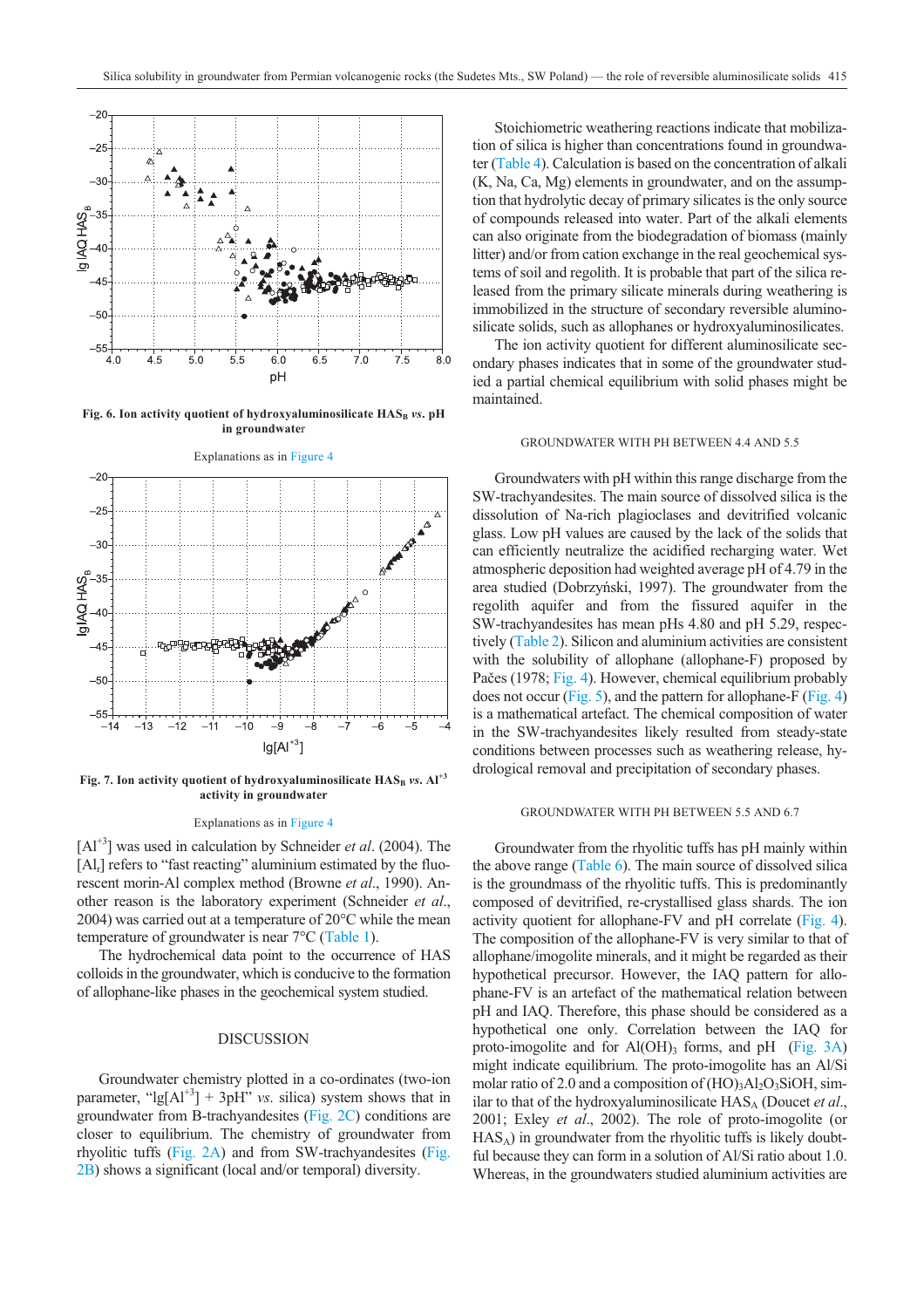too low to fulfil this condition. The aluminium concentration in groundwater from the rhyolitic tuffs is probably controlled by dissolution of  $AI(OH)$ <sub>3</sub> forms.

Allophane/imogolite phases are abundant in soils and regoliths developed on volcanic rocks of different geochemistry, especially on tuffs (Wada, 1989). They form preferentially in the lower horizons of soil and regolith developed on pyroclastic rocks rich in alkali, at pH values above 5.0 (Ugolini and Dahlgren, 1991). The large proportion of allophane, predominantly of Al/Si ratio of about 2.0, are found in soils developed on volcanic ash when the pH of associated soil and groundwater is within the range 5.5 to 6.8 (Parfitt and Kimble, 1989). Allophanes are formed from the dissolution of volcanic glass rather than feldspar, probably because the pH is above 5.5.

The mineral and chemical composition of rhyolitic tuffs is conducive to forming secondary aluminosilicate solids, such as allophanes. However, field hydrochemical data in this group do not show equilibrium with allophane minerals. Non-equilibrium conditions are caused by the short turn-over time of groundwater in the system and the poor neutralisation capacity of the rhyolitic tuffs.

### GROUNDWATER WITH PH BETWEEN 6.7 AND 7.7

Groundwater from the B-trachyandesites dominates within this group. This groundwater has the highest pH [\(Table 2\)](#page-2-0). The main source of dissolved silica is andesine-labradore plagioclases. Within this pH range a state closer to the equilibrium with Paèes' concept of allophanes is maintained [\(Figs. 2C](#page-3-0) an[d 5\)](#page-7-0). Two phases may be considered as responsible for the silica solubility control, proposed hypothetical "aged" allophane-TG and hydroxyaluminosilicate  $HAS_B$ .

Allophane-TG has a composition as defined by Paèes (1978) for "field" allophane (allophane-F), but it has a higher solubility and less ordered structure than the latter one.

The  $HAS_B$  is formed when molar ratio of silicic acid to aluminium in water is greater than 2.0 (Doucet *et al*., 2001; Exley *et al*., 2002). All the groundwaters studied fulfil this condition. However, the  $HAS_B$  manifests equilibrium only in groundwater from the B-trachyandesites [\(Figs. 6](#page-8-0) and [7\)](#page-8-0). The  $HAS_B$  seems to be stable at pHs above 6.7 and  $[A]^{+3}$ ] lower than  $10^{-10}$ , with silica activity between  $10^{-4.00}$  and  $10^{-3.55}$ . Hydrogeochemical conditions in the B-trachyandesites are conducive to equilibrium with secondary aluminosilicate solids, and support the thesis that  $HAS<sub>B</sub>$  might be present in B-trachyandesites.

# **CONCLUSIONS**

The groundwaters studied occur in the regolith and fissured volcanic bedrock. The main dissolved silica source phases are devitrified volcanic glass, feldspars, and chlorites. The calculated stoichiometric amount of silica released during weathering is higher than the analytical silica concentration in groundwater. It indicates that part of silica is immobilised in metastable hydroxyaluminosilicates.

Bedrock chemistry and reactivity affect groundwater chemistry and pH. Many solids, such as silicates, dissolve and form by reactions depending on  $H^+$  activity in the solution. This is shown also in the groundwater studied. The chemical equilibrium state with secondary aluminosilicates is related to the pH of the groundwaters. In groundwater with pH between 4.4 and 5.5 that occurs in the least reactive bedrock (SW-trachyandesites), chemical equilibrium is not established. The silica content in these waters depends upon steady-state conditions between weathering release, hydrological removal and precipitation of secondary sink phases. A partial chemical equilibrium is reached in groundwater with pH above 5.5. Aluminium activity in groundwater with pH between 5.5 and 6.7 from the rhyolitic tuffs might be controlled by the solubility of the  $Al(OH)$ <sub>3</sub> form. The hydroxyaluminosilicate  $HAS<sub>A</sub>$  does not play this role because it forms when the Al/Si molar ratio in solution is about 1.0, whereas the studied groundwater has a much lower Al/Si ratio.

The content of Si and Al is controlled by equilibrium with the hydroxyaluminosilicate  $HAS_B$  in groundwater from the B-trachyandesites with pH above 6.7. This "field" hydroxyaluminosilicate HAS<sub>B</sub> has a solubility lower than its synthetic equivalent. The solubility constant  $(lgK<sub>HAS-B</sub> = -44.744 \pm 0.515)$  estimated here from the ion activity products in groundwater with pH above 6.7 is lower than the value (lgK<sub>HAS-B</sub> =  $-40.6 \pm 0.15$ ) obtained experimentally by Schneider *et al*. (2004).

Hydroxyaluminosilicates  $(HAS)$ , especially  $HAS_B$ , probably exist in the volcanic aquifers investigated. The  $HAS_B$  can form even at low total aluminium concentrations as it was found in the groundwater studied. Hydroxyaluminosilicates might be considered as precursors of potentially forming allophane/imogolite minerals. The chemical composition of groundwater indicates that secondary metastable aluminosilicate phases may be formed in the weathered volcanic rocks studied. These phases have not been ascertained mineralogically yet, and this requires further investigation. A confirmation of the presence of those phases is important because adsorption onto solids and kinetics might be responsible for the silica activity in the groundwaters rather than an assumed equilibrium with aluminosilicates.

**Acknowledgments**. This research have been supported by Warsaw University and by the State Committee for Scientific Research (project no. 9 057 91 01). The author thanks Dr. T. Paèes (Czech Geological Survey, Prague) and an anonymous reviewer for their detailed and valuable comments which improved the paper.